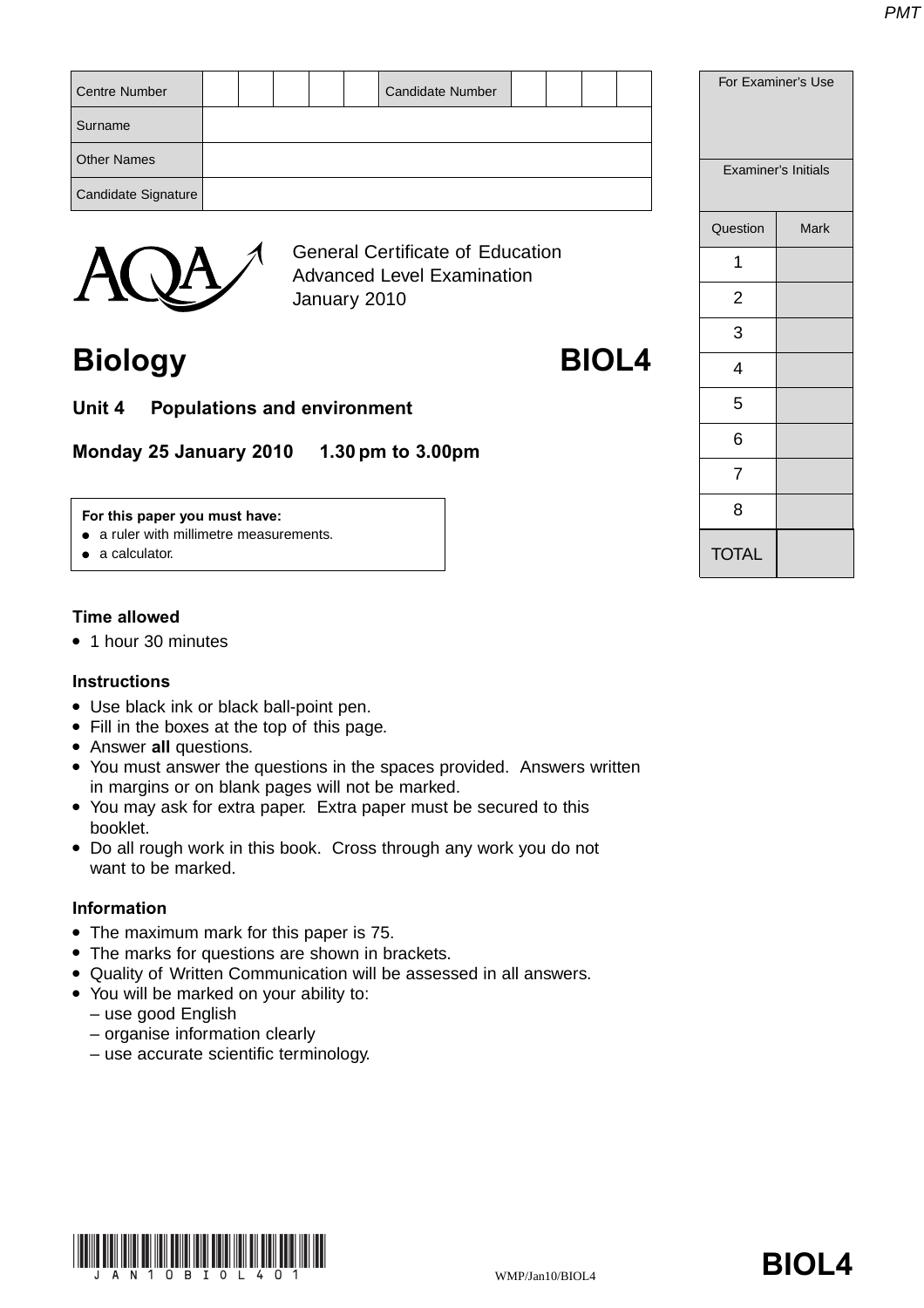*the box will not be scanned for marking*

# Answer **all** questions in the spaces provided.

- **1** Snow geese fly north to the Arctic in the spring and form breeding colonies. Different colonies form at different latitudes. The greater the latitude, the further north is the colony. The further north a breeding colony forms, the colder the temperature and the greater the risk of snow.
- **1** (a) There is a positive correlation between the size of snow geese and how far north they breed. A large size results in snow geese being adapted for breeding in colder conditions. Explain how.

............................................................................................................................................. ............................................................................................................................................. ............................................................................................................................................. ............................................................................................................................................. ............................................................................................................................................. *(2 marks)*

Snow geese are either white or blue in colour. The table shows the percentage of white snow geese in colonies at different latitudes at different times over a 40-year period. The blank cells in the table are years for which no figures are available.

|               | Latitude               | Percentage of white snow geese each year |      |      |      |  |  |
|---------------|------------------------|------------------------------------------|------|------|------|--|--|
| <b>Colony</b> | in<br>degrees<br>north | 1930                                     | 1950 | 1960 | 1970 |  |  |
| A             | 72                     | 100                                      |      | 100  | 100  |  |  |
| B             | 71                     |                                          | >99  | >99  | >99  |  |  |
| $\mathbf C$   | 66                     | 95                                       | 85   | 76   |      |  |  |
| D             | 63                     | 86                                       | 75   | 67   | 65   |  |  |
| E             | 55                     |                                          | 62   |      | 28   |  |  |

**1** (b) (i) Describe how the percentage of white snow geese varies with distance north.

................................................................................................................................... ................................................................................................................................... ................................................................................................................................... *(1 mark)*

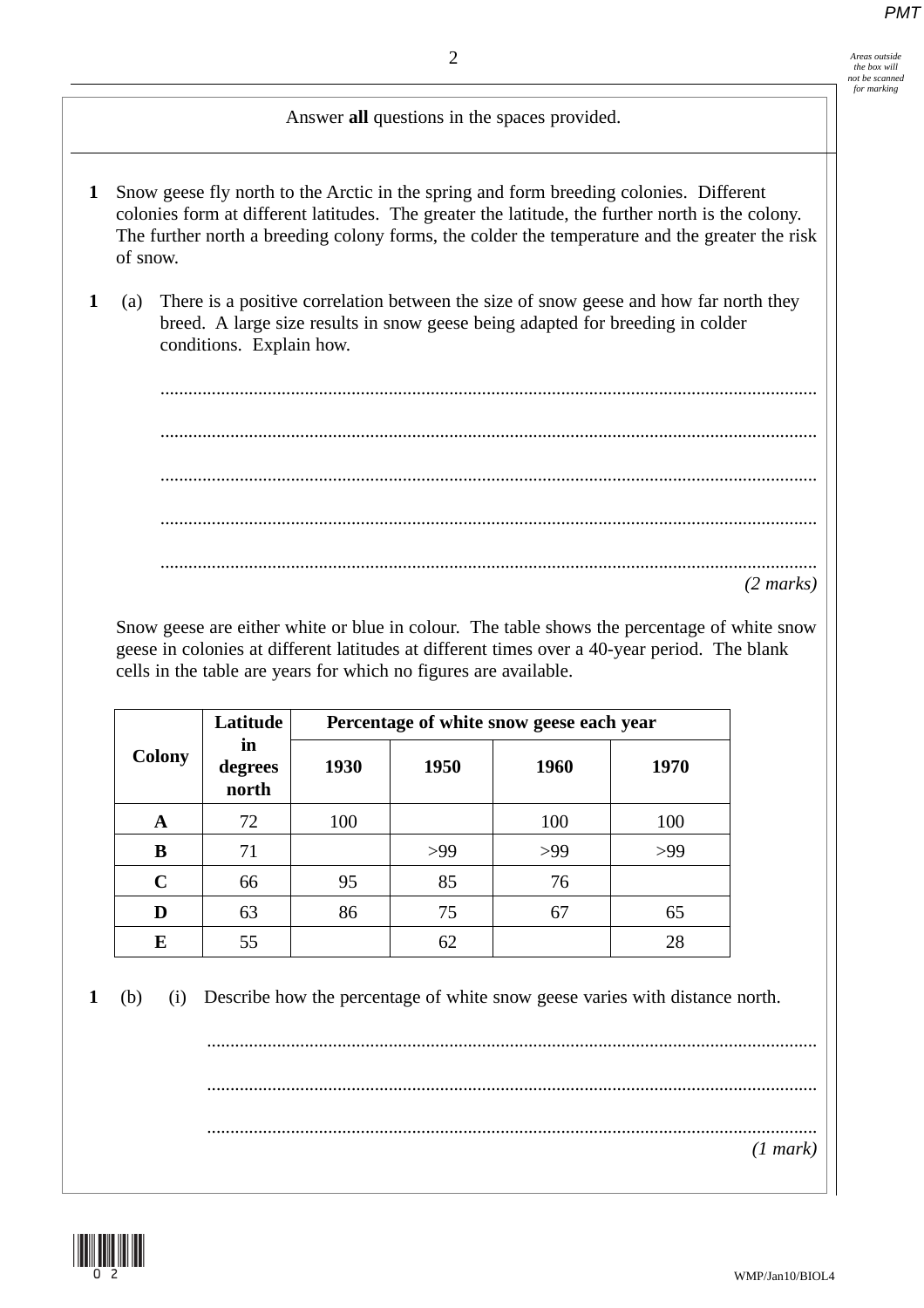Areas outside<br>the box will<br>not be scanned<br>for marking

 $\overline{\phantom{a}}$ 

| $\mathbf{1}$ | (b) | (ii) | The further north, the greater the risk of snow. Use this information to explain<br>how natural selection might have accounted for the effect of latitude on the<br>percentage of white snow geese. |
|--------------|-----|------|-----------------------------------------------------------------------------------------------------------------------------------------------------------------------------------------------------|
|              |     |      |                                                                                                                                                                                                     |
|              |     |      |                                                                                                                                                                                                     |
|              |     |      |                                                                                                                                                                                                     |
|              |     |      |                                                                                                                                                                                                     |
|              |     |      |                                                                                                                                                                                                     |
|              |     |      |                                                                                                                                                                                                     |
|              |     |      |                                                                                                                                                                                                     |
|              |     |      |                                                                                                                                                                                                     |
|              |     |      | $(3 \text{ marks})$                                                                                                                                                                                 |
|              |     |      |                                                                                                                                                                                                     |
|              |     |      |                                                                                                                                                                                                     |
|              |     |      |                                                                                                                                                                                                     |
|              |     |      |                                                                                                                                                                                                     |
| $\mathbf{1}$ | (c) |      | The percentage of white snow geese in these colonies changed over the period shown                                                                                                                  |
|              |     |      | in the table. Use your knowledge of climate change to suggest an explanation.                                                                                                                       |
|              |     |      |                                                                                                                                                                                                     |
|              |     |      |                                                                                                                                                                                                     |
|              |     |      |                                                                                                                                                                                                     |
|              |     |      |                                                                                                                                                                                                     |
|              |     |      |                                                                                                                                                                                                     |
|              |     |      |                                                                                                                                                                                                     |
|              |     |      |                                                                                                                                                                                                     |
|              |     |      | $(2 \text{ marks})$                                                                                                                                                                                 |
|              |     |      |                                                                                                                                                                                                     |
|              |     |      |                                                                                                                                                                                                     |
|              |     |      |                                                                                                                                                                                                     |
|              |     |      | Question 1 continues on the next page                                                                                                                                                               |
|              |     |      |                                                                                                                                                                                                     |
|              |     |      |                                                                                                                                                                                                     |
|              |     |      |                                                                                                                                                                                                     |
|              |     |      |                                                                                                                                                                                                     |
|              |     |      |                                                                                                                                                                                                     |
|              |     |      |                                                                                                                                                                                                     |
|              |     |      |                                                                                                                                                                                                     |
|              |     |      | Turn over $\blacktriangleright$                                                                                                                                                                     |

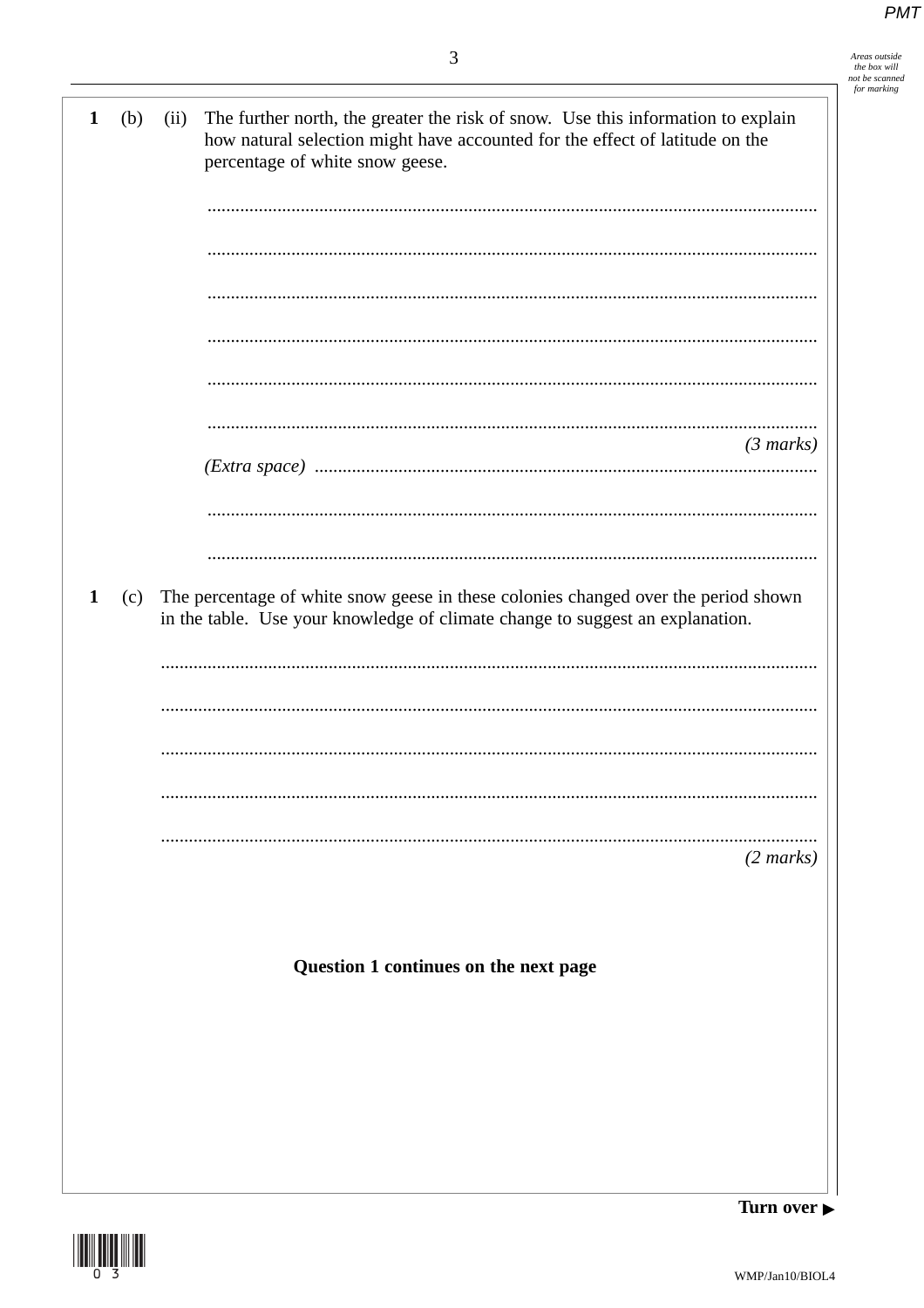





**10**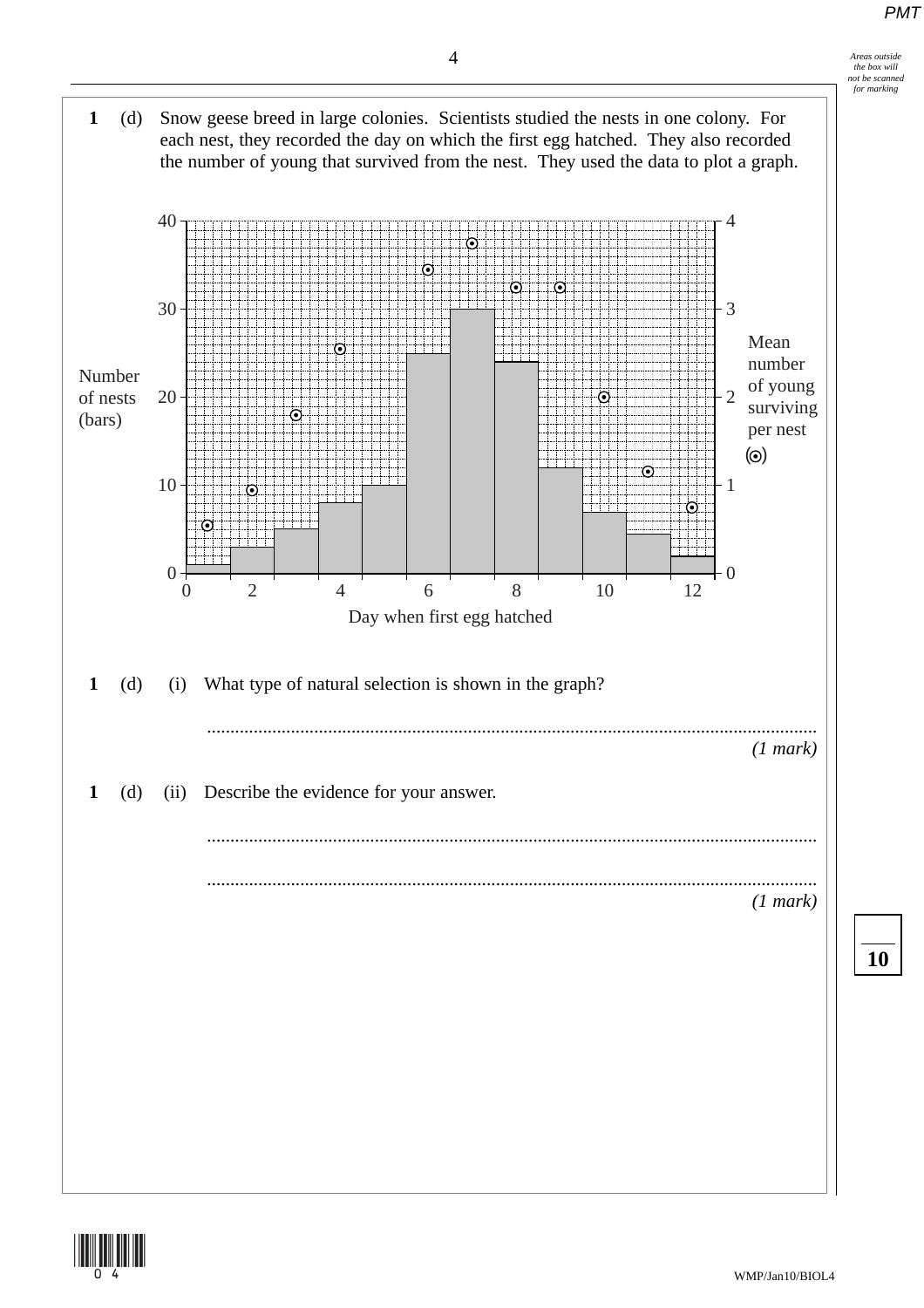

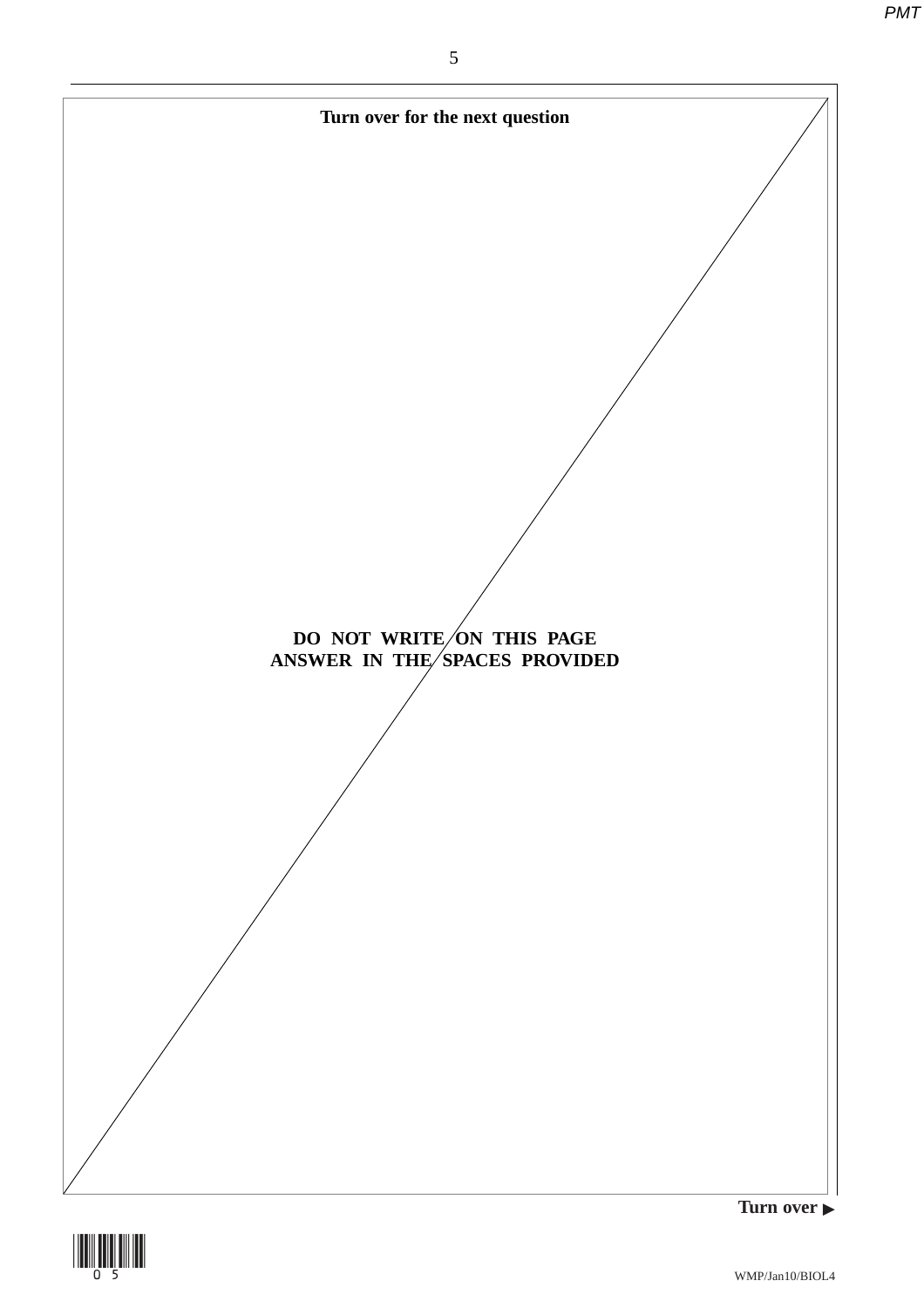6 *Areas outside the box will not be scanned for marking*



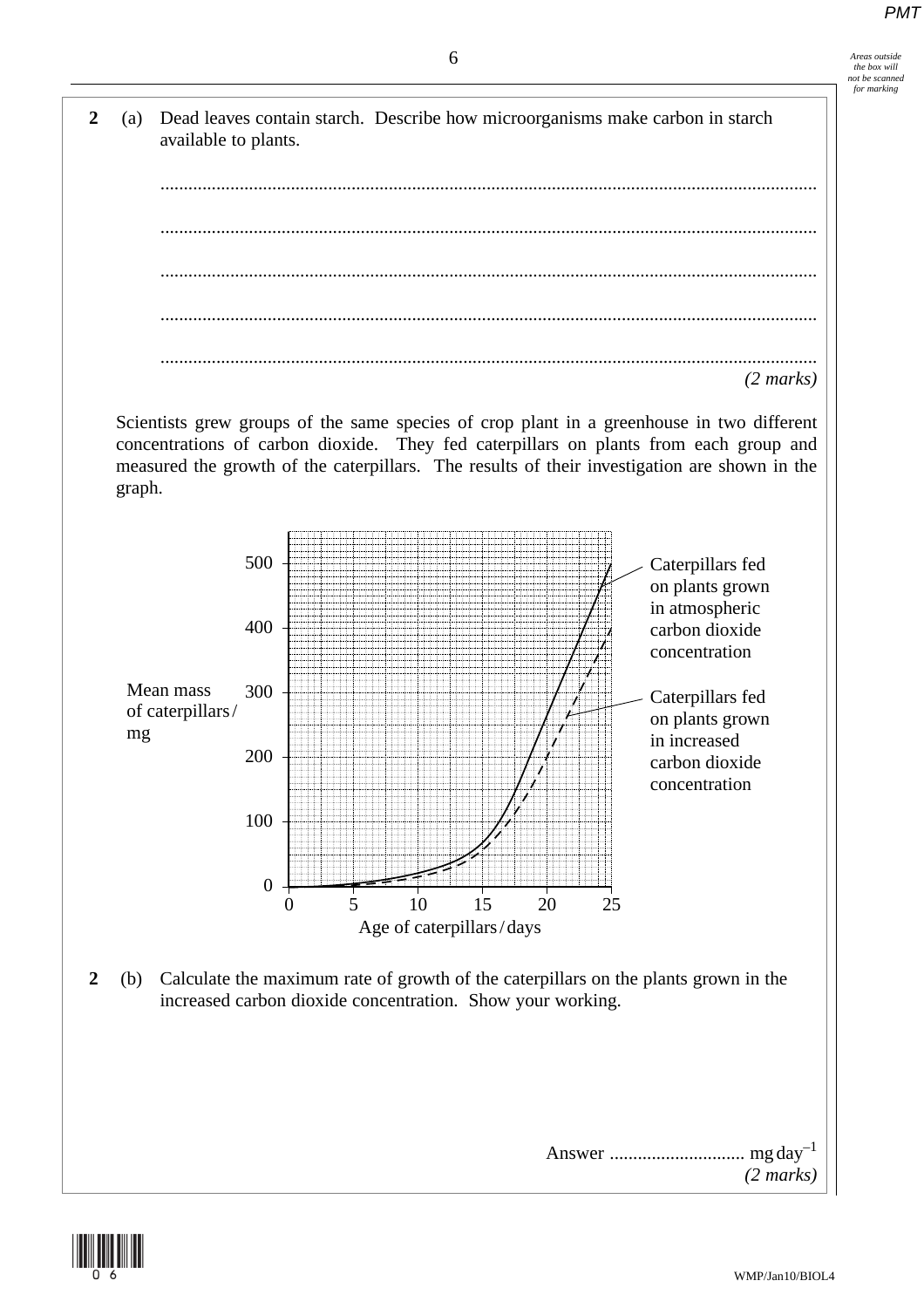Areas outside<br>the box will<br>not be scanned<br>for marking

 $\overline{\mathbf{8}}$ 

| $\boldsymbol{2}$ | (c) | Other scientists showed that plants grown in an increased concentration of carbon<br>dioxide have a higher carbon : nitrogen ratio than plants grown in atmospheric carbon<br>dioxide concentration. What does this suggest about the protein concentration in the<br>plants grown in the increased concentration of carbon dioxide? Explain your answer. |
|------------------|-----|-----------------------------------------------------------------------------------------------------------------------------------------------------------------------------------------------------------------------------------------------------------------------------------------------------------------------------------------------------------|
|                  |     |                                                                                                                                                                                                                                                                                                                                                           |
|                  |     |                                                                                                                                                                                                                                                                                                                                                           |
|                  |     |                                                                                                                                                                                                                                                                                                                                                           |
|                  |     |                                                                                                                                                                                                                                                                                                                                                           |
|                  |     | $(2 \text{ marks})$                                                                                                                                                                                                                                                                                                                                       |
| 2                | (d) | It would not be valid to conclude from the investigations described in this question that<br>an increase in carbon dioxide concentration would reduce crop losses due to<br>caterpillars. Give two reasons why this conclusion might not be valid in field<br>conditions.                                                                                 |
|                  |     |                                                                                                                                                                                                                                                                                                                                                           |
|                  |     |                                                                                                                                                                                                                                                                                                                                                           |
|                  |     |                                                                                                                                                                                                                                                                                                                                                           |
|                  |     |                                                                                                                                                                                                                                                                                                                                                           |
|                  |     |                                                                                                                                                                                                                                                                                                                                                           |
|                  |     |                                                                                                                                                                                                                                                                                                                                                           |
|                  |     |                                                                                                                                                                                                                                                                                                                                                           |
|                  |     |                                                                                                                                                                                                                                                                                                                                                           |
|                  |     | $(2 \text{ marks})$                                                                                                                                                                                                                                                                                                                                       |
|                  |     |                                                                                                                                                                                                                                                                                                                                                           |
|                  |     |                                                                                                                                                                                                                                                                                                                                                           |
|                  |     |                                                                                                                                                                                                                                                                                                                                                           |
|                  |     | Turn over for the next question                                                                                                                                                                                                                                                                                                                           |
|                  |     |                                                                                                                                                                                                                                                                                                                                                           |
|                  |     |                                                                                                                                                                                                                                                                                                                                                           |
|                  |     |                                                                                                                                                                                                                                                                                                                                                           |
|                  |     |                                                                                                                                                                                                                                                                                                                                                           |
|                  |     |                                                                                                                                                                                                                                                                                                                                                           |
|                  |     |                                                                                                                                                                                                                                                                                                                                                           |
|                  |     |                                                                                                                                                                                                                                                                                                                                                           |
|                  |     |                                                                                                                                                                                                                                                                                                                                                           |
|                  |     | Turn avoi                                                                                                                                                                                                                                                                                                                                                 |



 $\mathbf{r}$ 

Turn over  $\blacktriangleright$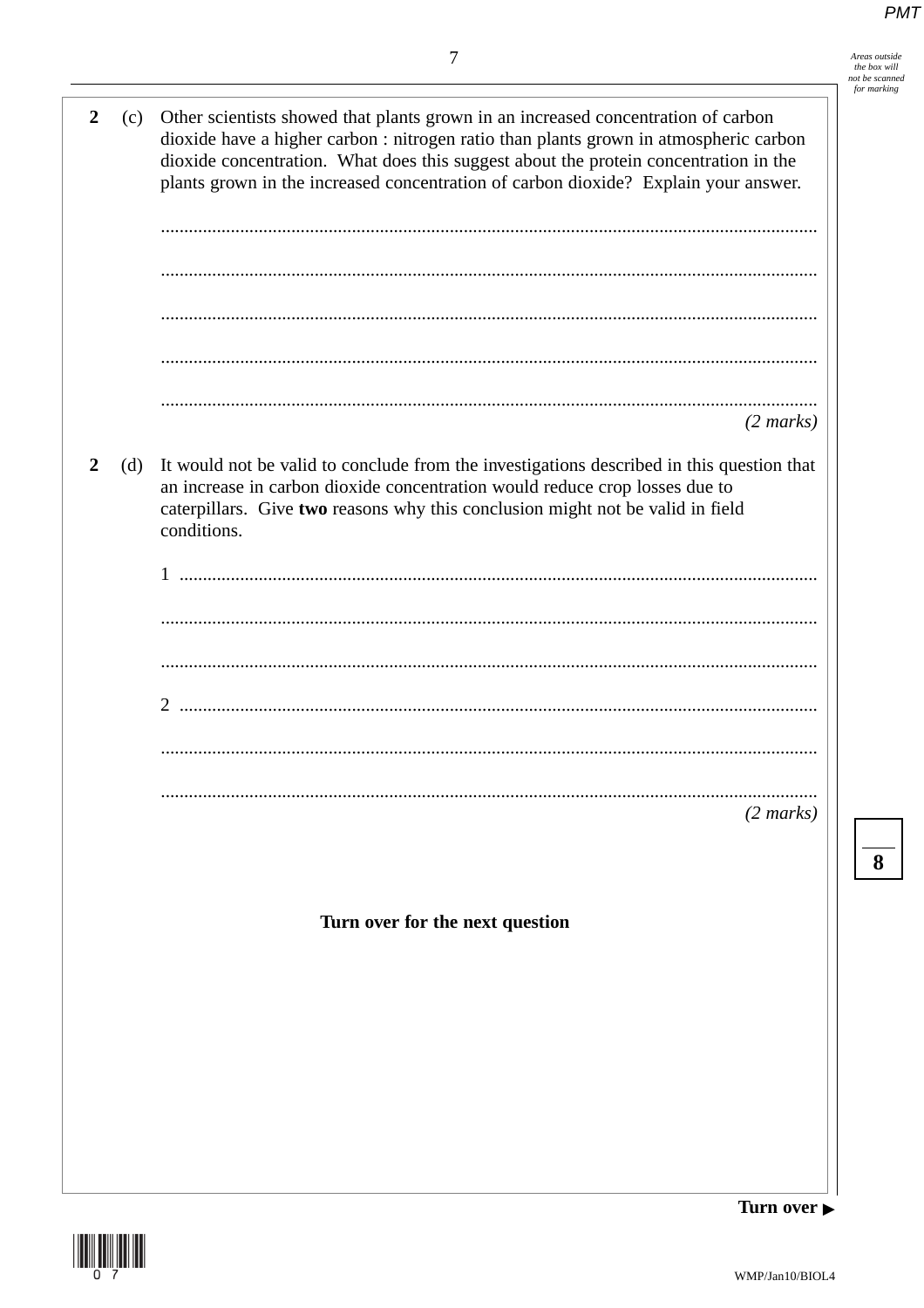

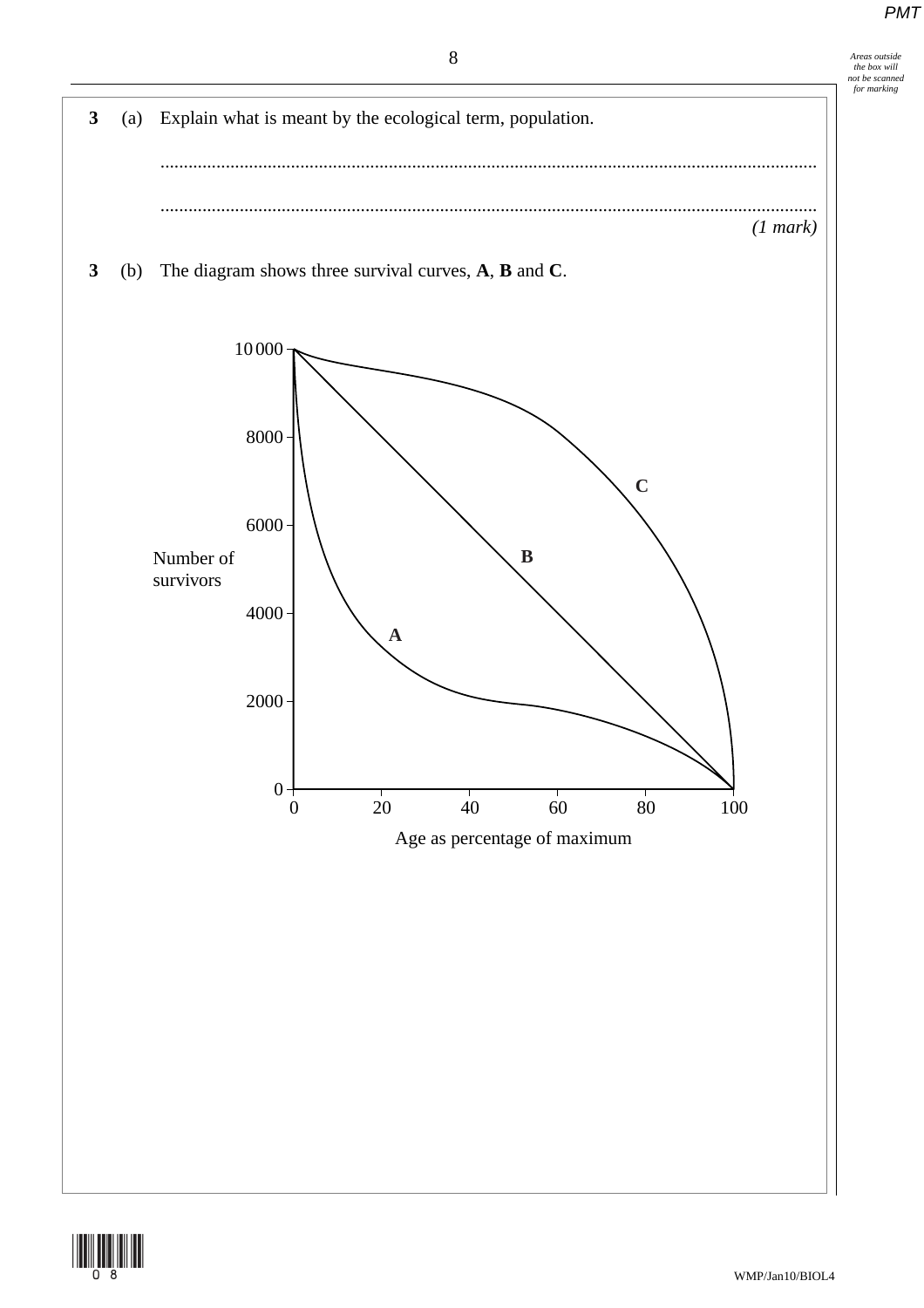| Areas outside  |
|----------------|
| the box will   |
| not be scanned |
| for marking    |

| $\mathbf{3}$ | (b) | (i)  | Assume that the maximum age of a person living in a developed country is<br>95 years.                                |
|--------------|-----|------|----------------------------------------------------------------------------------------------------------------------|
|              |     |      | The diagram can be used to find the average life expectancy of people living in<br>developed countries. Explain how. |
|              |     |      |                                                                                                                      |
|              |     |      |                                                                                                                      |
|              |     |      |                                                                                                                      |
|              |     |      |                                                                                                                      |
|              |     |      |                                                                                                                      |
|              |     |      | $(3 \text{ marks})$                                                                                                  |
|              |     |      |                                                                                                                      |
|              |     |      |                                                                                                                      |
| 3            | (b) | (ii) | Curve A is a survival curve for people living in the UK in 1750. Explain why<br>the curve is this shape.             |
|              |     |      |                                                                                                                      |
|              |     |      |                                                                                                                      |
|              |     |      |                                                                                                                      |
|              |     |      |                                                                                                                      |
|              |     |      | $(2 \text{ marks})$                                                                                                  |
|              |     |      |                                                                                                                      |
|              |     |      |                                                                                                                      |
|              |     |      |                                                                                                                      |
|              |     |      |                                                                                                                      |
|              |     |      |                                                                                                                      |
|              |     |      |                                                                                                                      |

Turn over

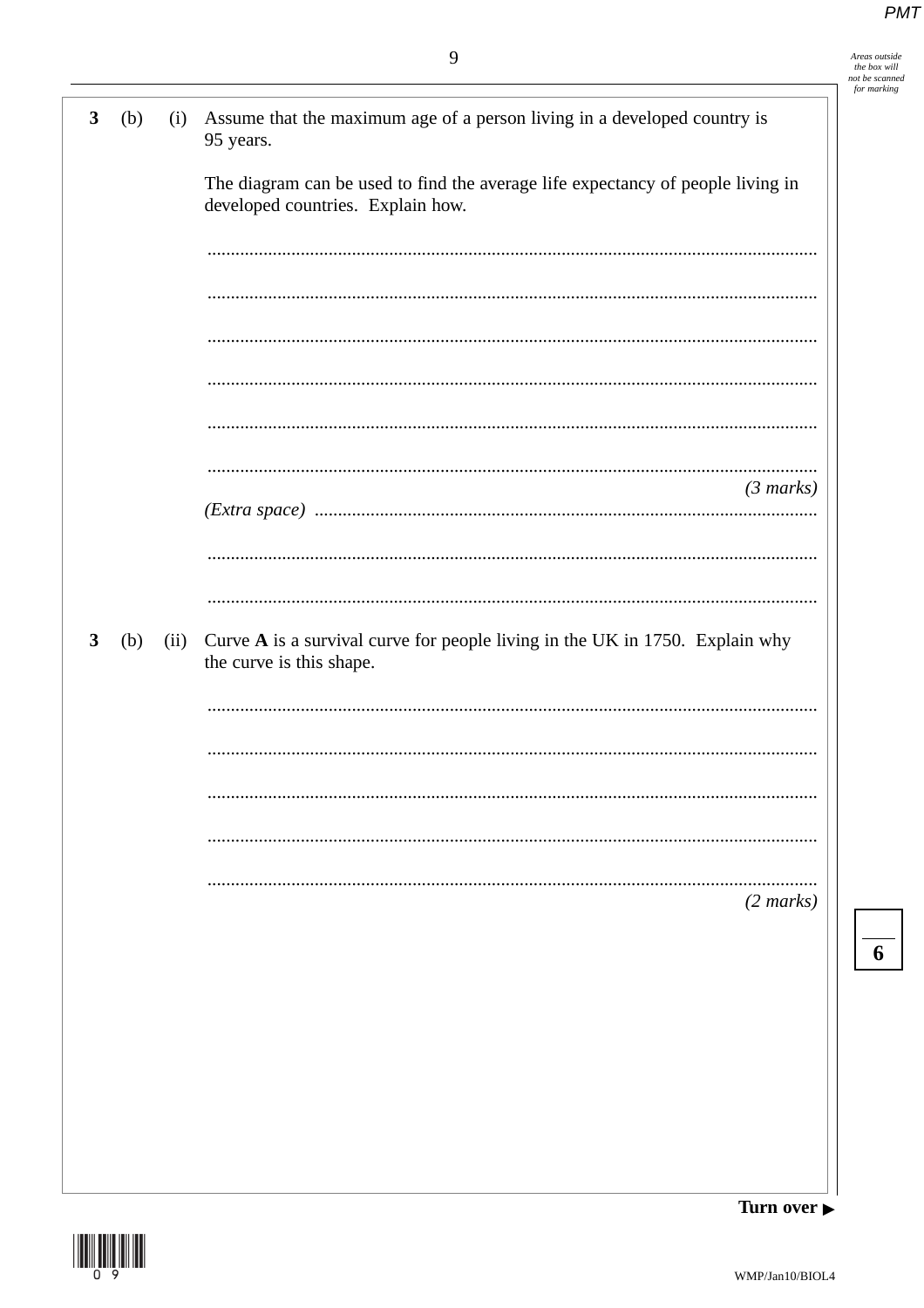

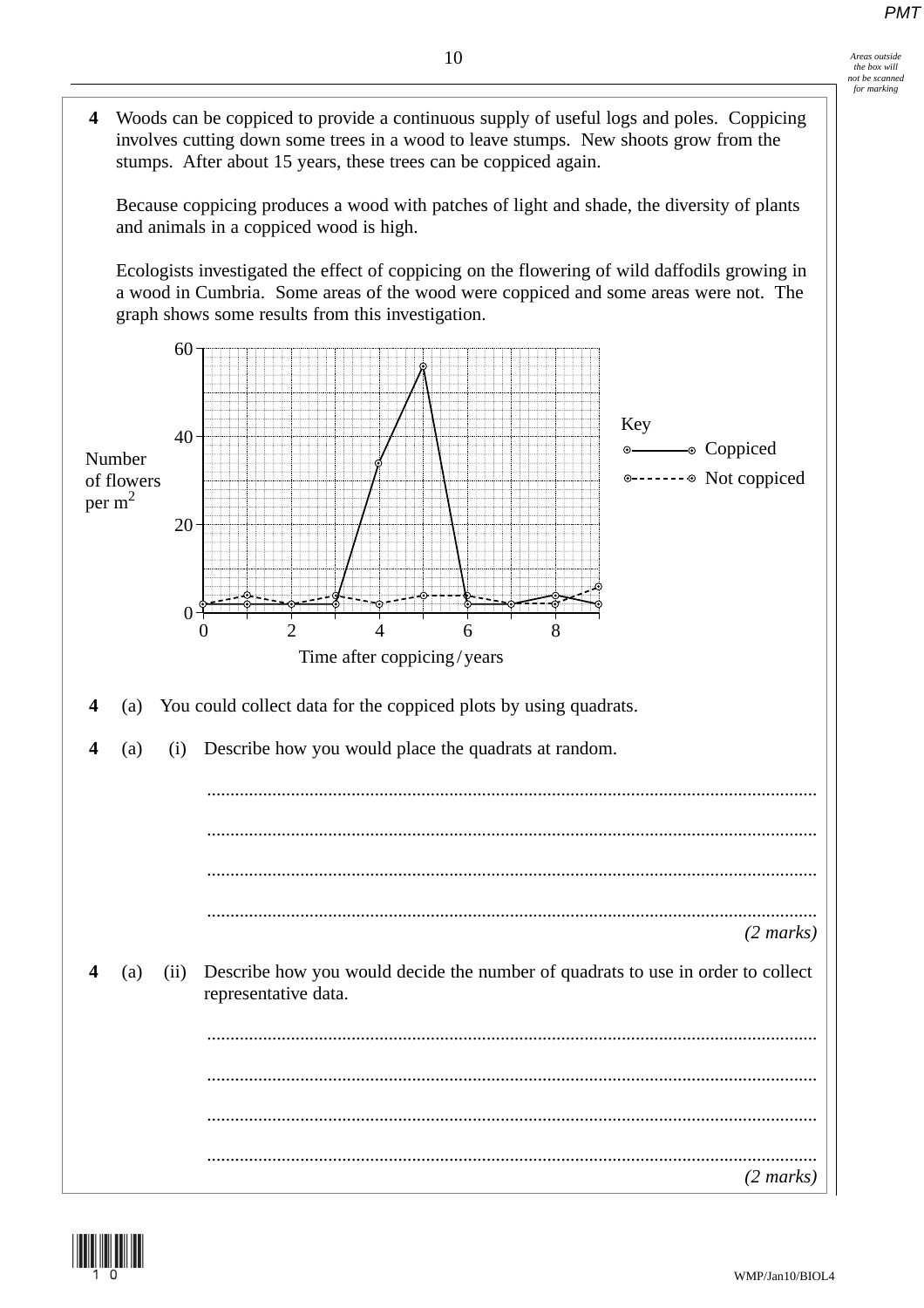- 11 *Areas outside the box will not be scanned for marking*
- **4** (b) Members of the public visit this wood to see wild daffodils in flower. Explain how the information in the graph could help the owners to manage the wood so that there were many wild daffodils in flower every year.

............................................................................................................................................. ............................................................................................................................................. ............................................................................................................................................. ............................................................................................................................................. ............................................................................................................................................. *(2 marks)*

**4** (c) The ecologists analysed the relationship between the number of daffodils in flower in the whole wood and data collected from a nearby weather station for the previous year. They used the Spearman rank correlation test. The table shows their results.

| Month  | <b>Climatic factor</b>   | <b>Correlation</b><br>coefficient | <b>Statistical</b><br>significance |
|--------|--------------------------|-----------------------------------|------------------------------------|
| July   | Total rainfall           | $+0.65$                           | significant                        |
| August | Total rainfall           | $+0.74$                           | significant                        |
| July   | Monthly mean temperature | $-0.78$                           | significant                        |
| August | Monthly mean temperature | $-0.65$                           | significant                        |

The ecologists concluded that a wet, cool summer produces good flowering the following spring. Do you support this conclusion? Use the data in the table to explain your answer.

............................................................................................................................................. ............................................................................................................................................. ............................................................................................................................................. ............................................................................................................................................. ............................................................................................................................................. *(2 marks)*



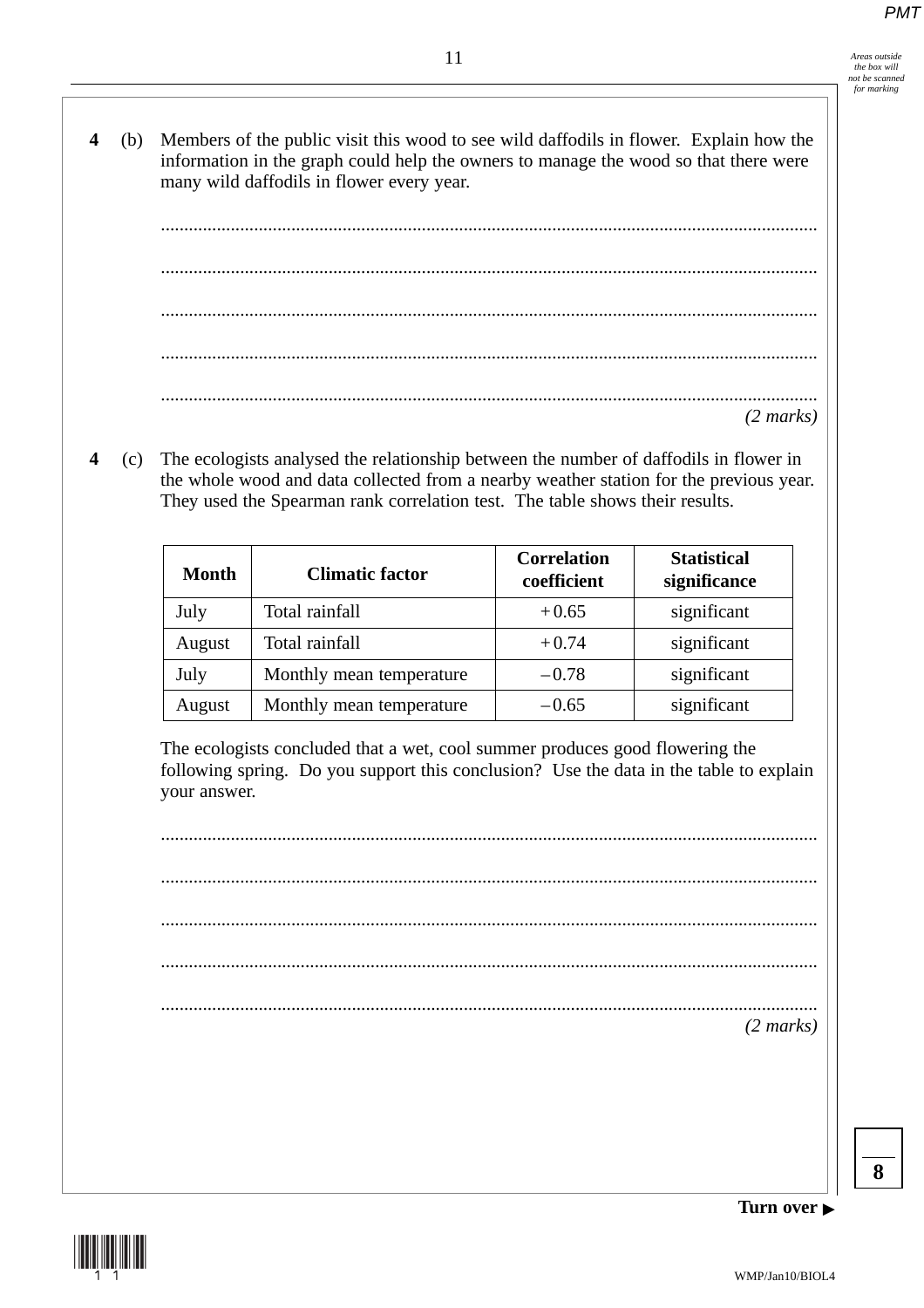|          | 12                                                                                                                                                                         |
|----------|----------------------------------------------------------------------------------------------------------------------------------------------------------------------------|
| 5<br>(a) | The biochemical pathway of aerobic respiration involves a number of different steps.<br>Name one step in which carbon dioxide is produced.                                 |
|          | (1 mark)                                                                                                                                                                   |
|          | In an investigation, scientists transferred slices of apple from air to anaerobic conditions in<br>pure nitrogen gas. They measured the rate of carbon dioxide production. |
| 5<br>(b) | The scientists kept the temperature constant throughout the investigation. Explain how<br>a decrease in temperature would affect the rate of carbon dioxide production.    |
|          |                                                                                                                                                                            |
|          |                                                                                                                                                                            |
|          |                                                                                                                                                                            |
|          | $(2 \text{ marks})$                                                                                                                                                        |
| 5<br>(c) | When the apple slices were transferred to nitrogen, the following biochemical pathway<br>took place.                                                                       |
|          | CH <sub>3</sub><br>CH <sub>3</sub>                                                                                                                                         |
|          | CH <sub>2</sub><br>CO                                                                                                                                                      |
|          | <b>OH</b><br><b>COOH</b><br>Pyruvic acid<br>Ethanol                                                                                                                        |
|          | Use this pathway to explain the part played by reduced NAD when the apple slices<br>were transferred to nitrogen.                                                          |
|          |                                                                                                                                                                            |
|          |                                                                                                                                                                            |
|          |                                                                                                                                                                            |
|          | $(2 \text{ marks})$                                                                                                                                                        |
|          |                                                                                                                                                                            |
|          |                                                                                                                                                                            |

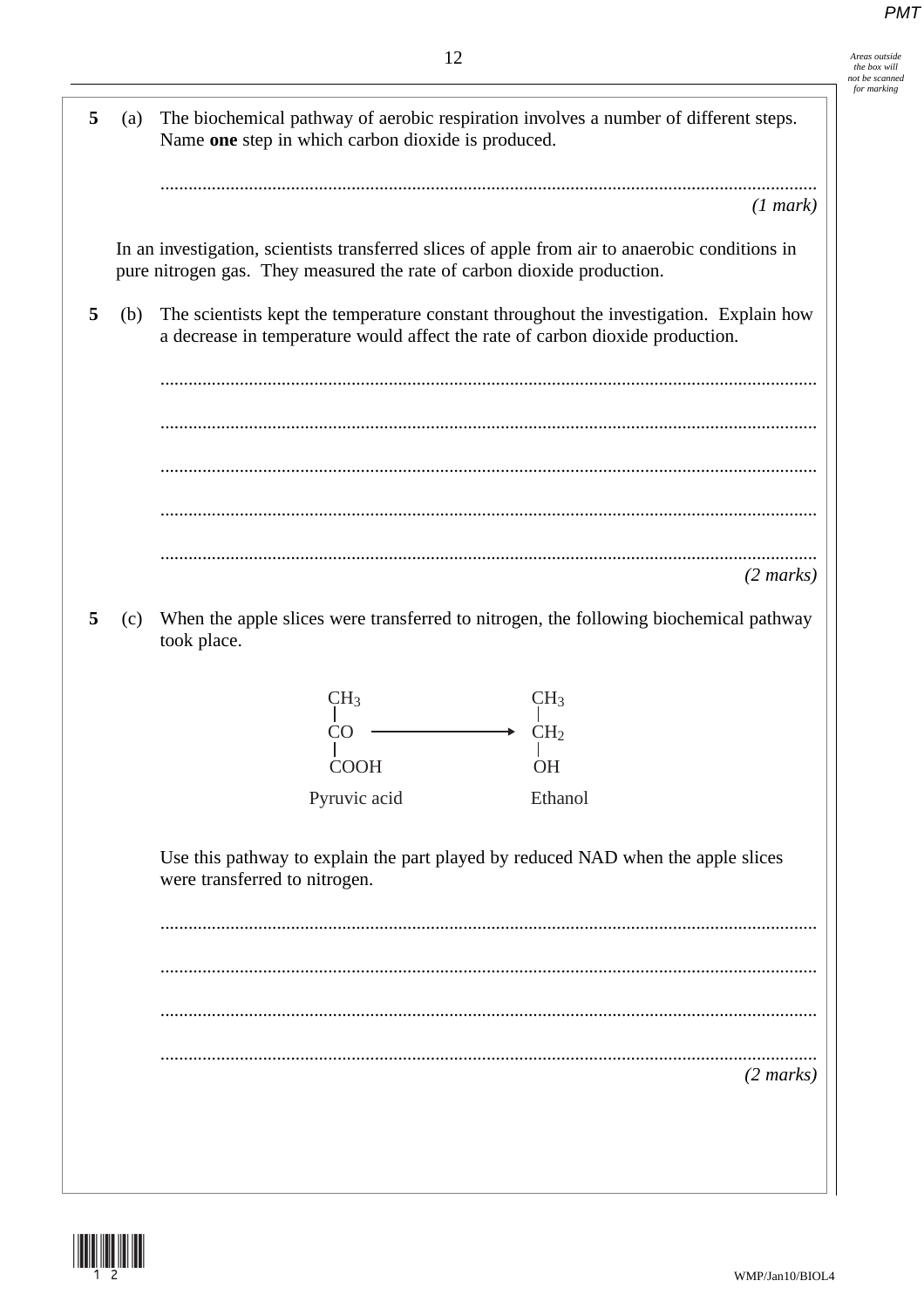Areas outside<br>the box will

not be scanned for marking

8

5 The rate of carbon dioxide production was higher when the apple slices were in  $(d)$ nitrogen than when they were in the air. Explain why. .................................  $(3 marks)$ . . . . . . . . . . . . . . .

Turn over for the next question



Turn over ►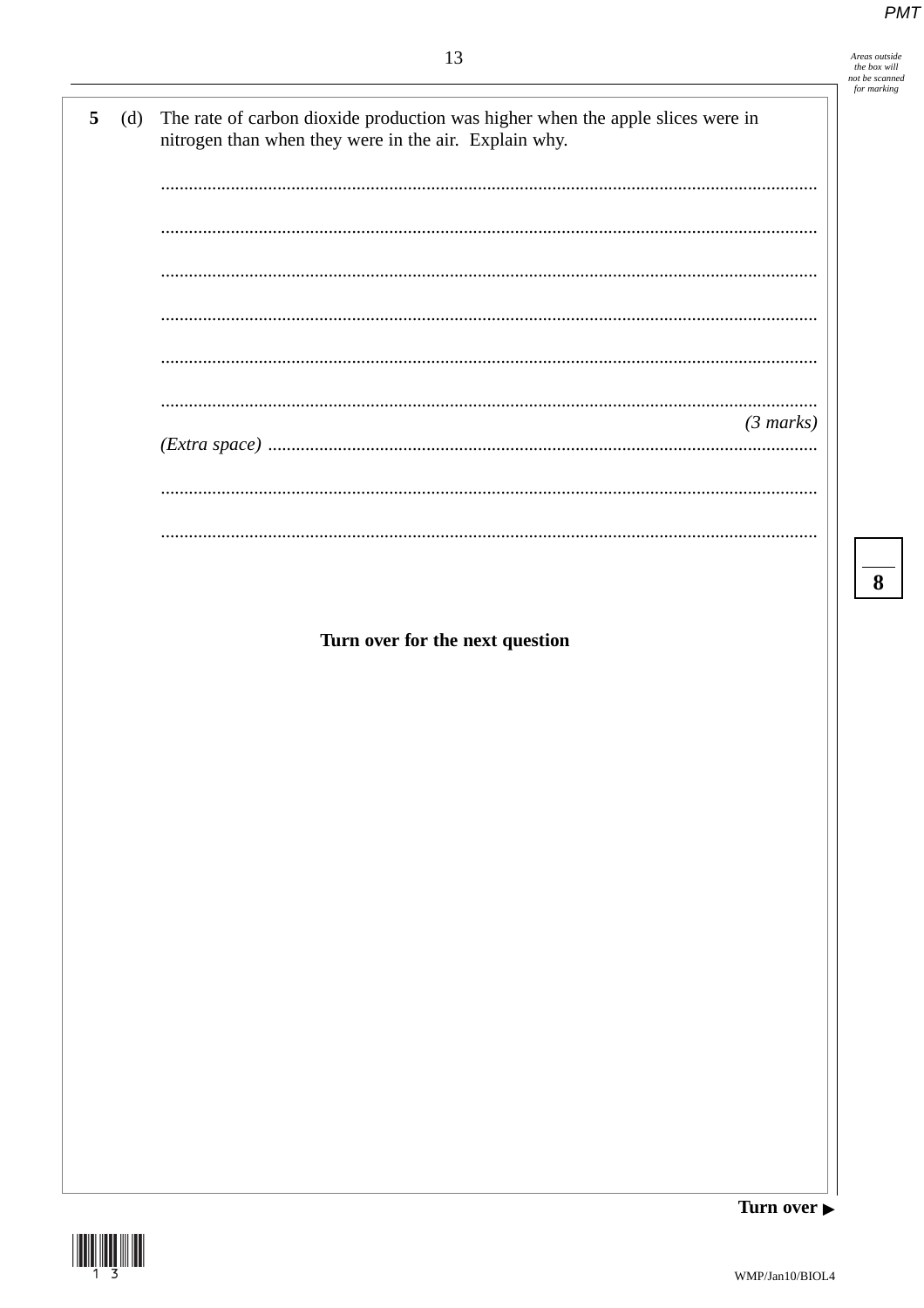

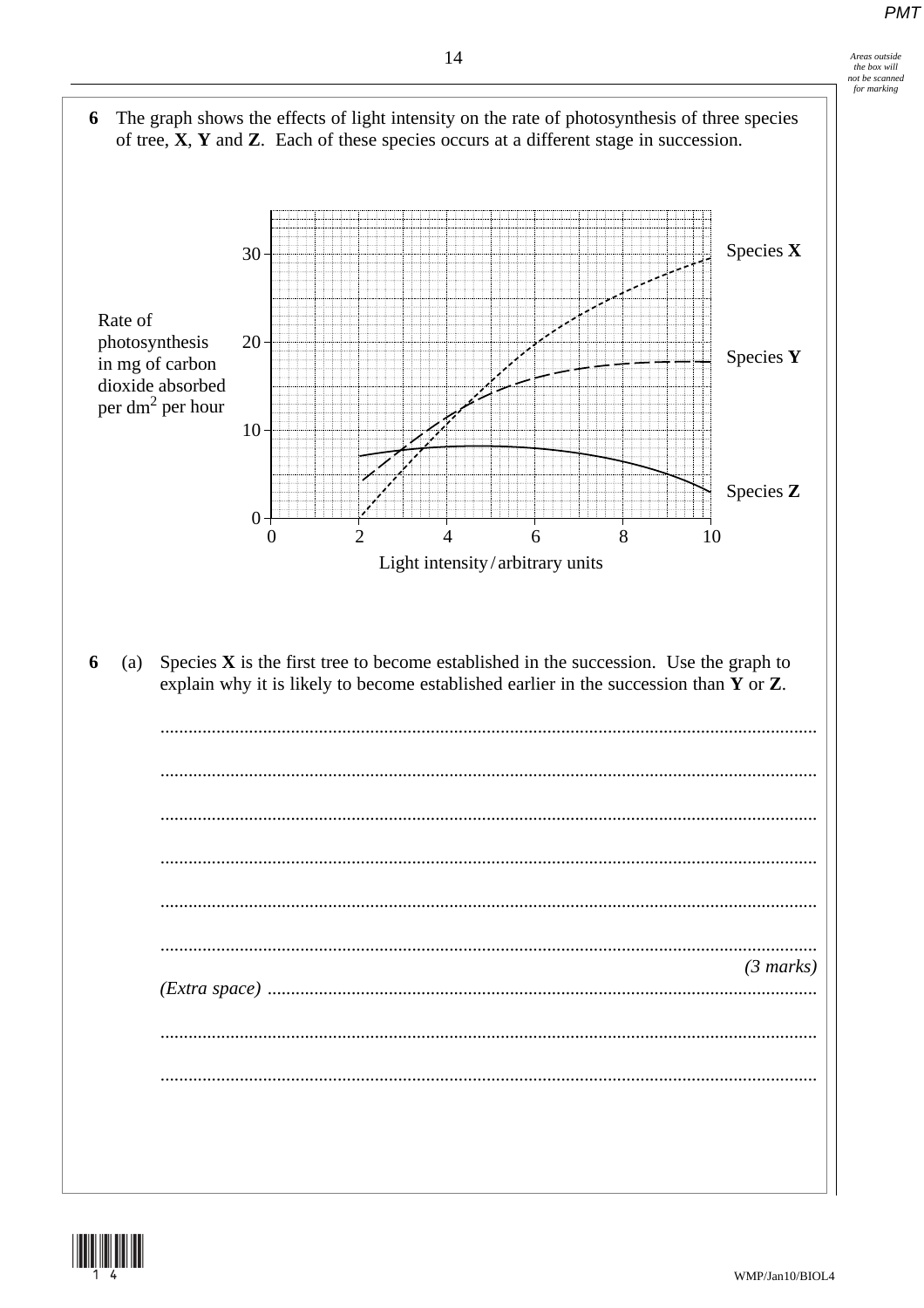Areas outside<br>the box will<br>not be scanned<br>for marking

 $\overline{\overline{\overline{5}}}$ 

# 15

| 6 | (b) Species $X$ may change the environment so that it becomes more suitable for species $Z$ .<br>Use the graph to explain why. |
|---|--------------------------------------------------------------------------------------------------------------------------------|
|   |                                                                                                                                |
|   |                                                                                                                                |
|   |                                                                                                                                |
|   | (2 marks)                                                                                                                      |

Turn over for the next question



Turn over  $\blacktriangleright$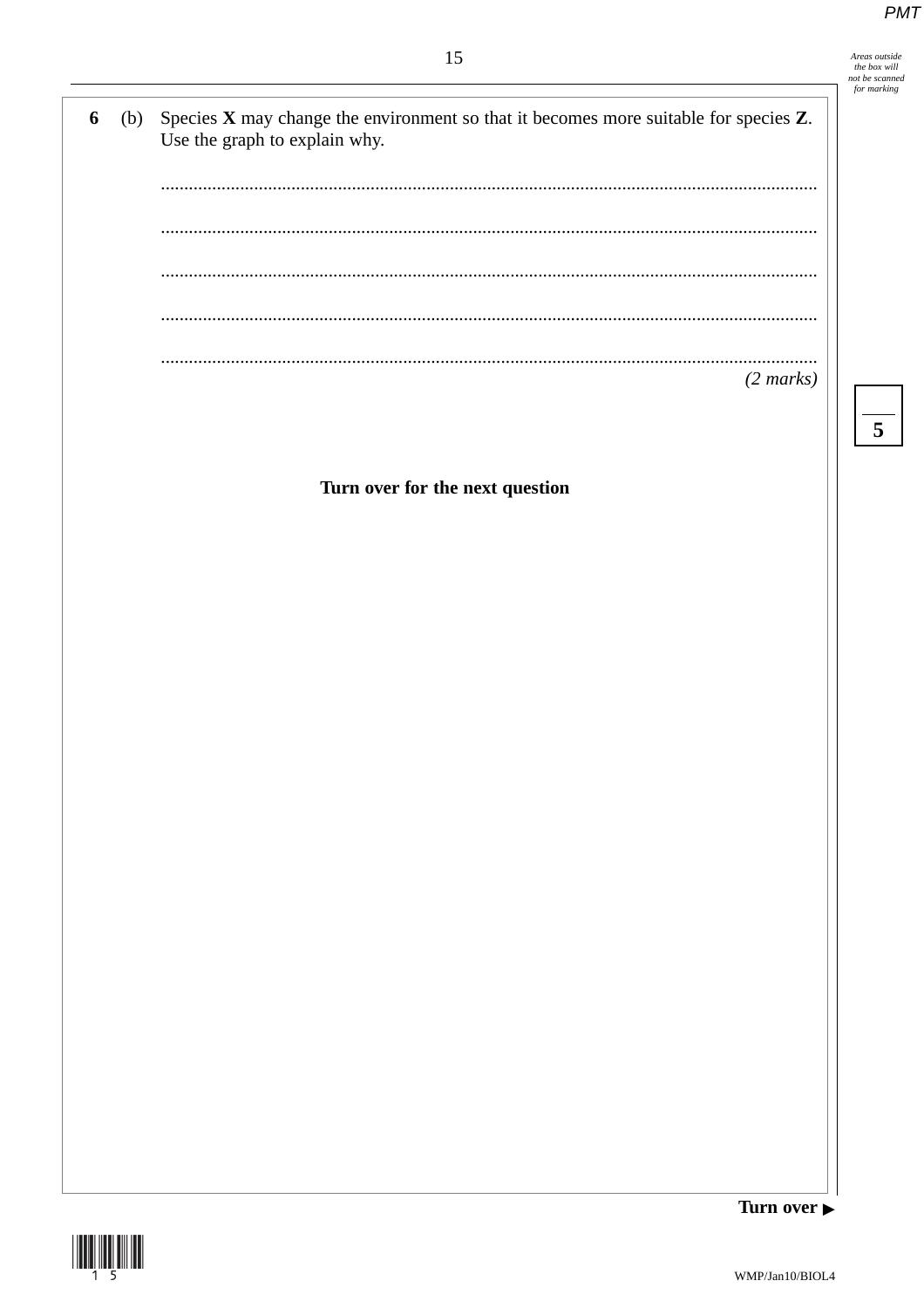- $16$  *Areas outside*<br>the hor will *the box will not be scanned for marking*
- **7** Shrews are small mammals. Three species of shrew live in mainland Britain. The table shows some features of these shrews.

| <b>Species</b> | <b>Mean body</b><br>$\text{mass}/\text{g}$ | Mean length of<br>head and<br>body/mm | Food               |  |
|----------------|--------------------------------------------|---------------------------------------|--------------------|--|
| Common shrew   | 10                                         | 79                                    | Mainly insects and |  |
| Pygmy shrew    |                                            | 58                                    | other small        |  |
| Water shrew    |                                            | 85                                    | invertebrates      |  |

A team of biologists investigated a method of estimating the abundance of shrews. They used plastic tubes, called hair tubes. Some of the hairs from a shrew that enters one of these tubes stick to glue in the tube. These hairs can be used to identify the species of shrew. The diagram shows a set of these hair tubes.



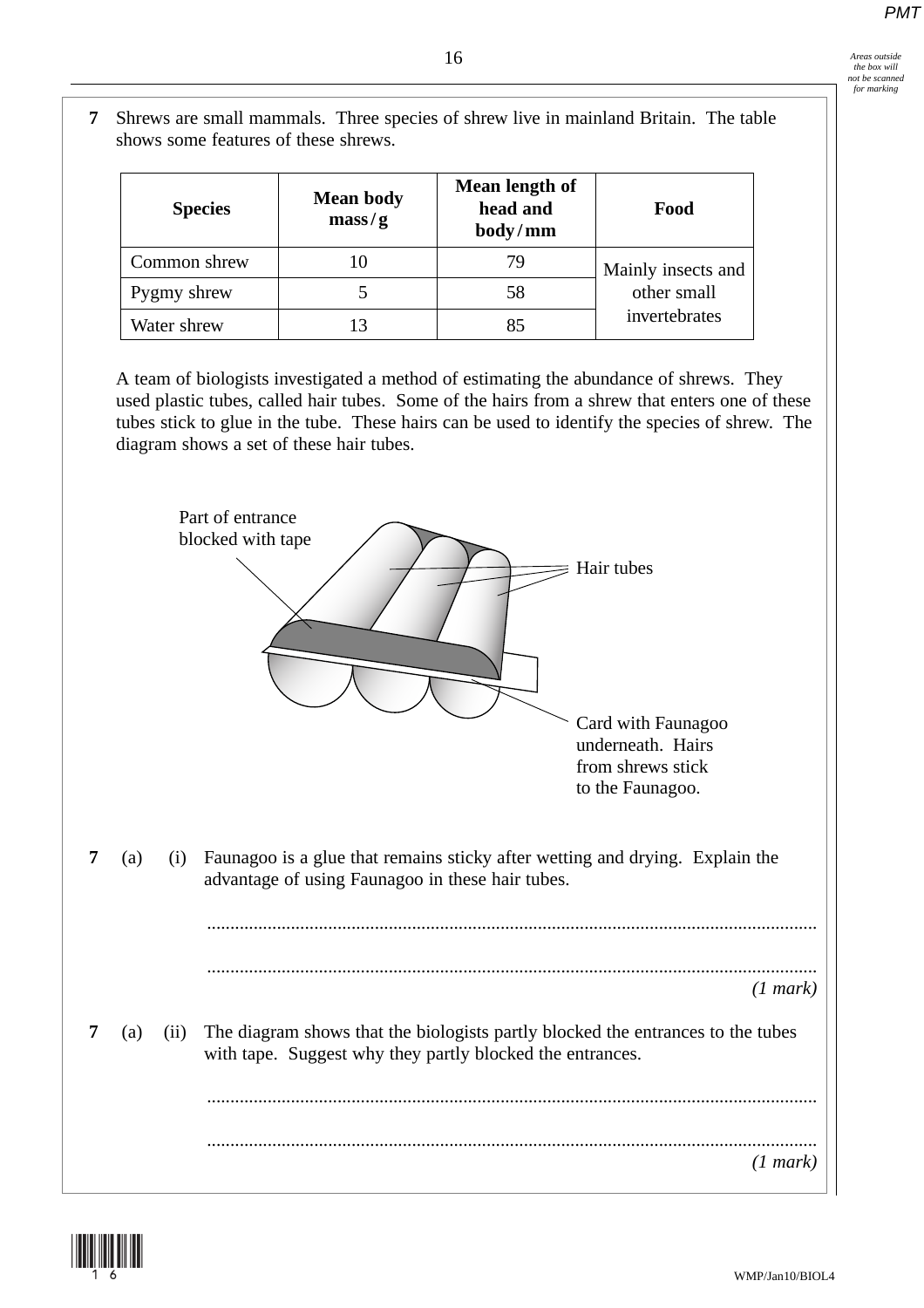| 1 <sub>7</sub><br>1 | Areas outside  |
|---------------------|----------------|
|                     | the box will   |
|                     | not be scanned |
|                     | for marking    |
|                     |                |

| 7 | (b) |      | The biologists needed to find a way of distinguishing between the hairs of the three<br>species of shrew. They collected hairs from shrews of each species. For each species,<br>they selected hairs at random and made different measurements. |  |  |  |  |  |
|---|-----|------|-------------------------------------------------------------------------------------------------------------------------------------------------------------------------------------------------------------------------------------------------|--|--|--|--|--|
|   |     |      | Explain why the biologists selected the hairs at random.                                                                                                                                                                                        |  |  |  |  |  |
|   |     |      |                                                                                                                                                                                                                                                 |  |  |  |  |  |
|   |     |      | (1 mark)                                                                                                                                                                                                                                        |  |  |  |  |  |
| 7 | (c) |      | Repeatable measurements are measurements of the same feature that are very similar.<br>In this investigation, each measurement was made by two observers. This helped the<br>team to check the repeatability of these measurements.             |  |  |  |  |  |
| 7 | (c) | (i)  | Explain why it was important to check the repeatability of the measurements.                                                                                                                                                                    |  |  |  |  |  |
|   |     |      |                                                                                                                                                                                                                                                 |  |  |  |  |  |
|   |     |      |                                                                                                                                                                                                                                                 |  |  |  |  |  |
|   |     |      |                                                                                                                                                                                                                                                 |  |  |  |  |  |
|   |     |      |                                                                                                                                                                                                                                                 |  |  |  |  |  |
|   |     |      | $(2 \text{ marks})$                                                                                                                                                                                                                             |  |  |  |  |  |
| 7 | (c) | (ii) | You could use a scatter diagram to check the repeatability of measurements made<br>by two observers. Describe how.                                                                                                                              |  |  |  |  |  |
|   |     |      |                                                                                                                                                                                                                                                 |  |  |  |  |  |
|   |     |      |                                                                                                                                                                                                                                                 |  |  |  |  |  |
|   |     |      |                                                                                                                                                                                                                                                 |  |  |  |  |  |
|   |     |      |                                                                                                                                                                                                                                                 |  |  |  |  |  |
|   |     |      | $(2 \text{ marks})$                                                                                                                                                                                                                             |  |  |  |  |  |
|   |     |      |                                                                                                                                                                                                                                                 |  |  |  |  |  |
|   |     |      | <b>Question 7 continues on page 19</b>                                                                                                                                                                                                          |  |  |  |  |  |
|   |     |      |                                                                                                                                                                                                                                                 |  |  |  |  |  |
|   |     |      |                                                                                                                                                                                                                                                 |  |  |  |  |  |

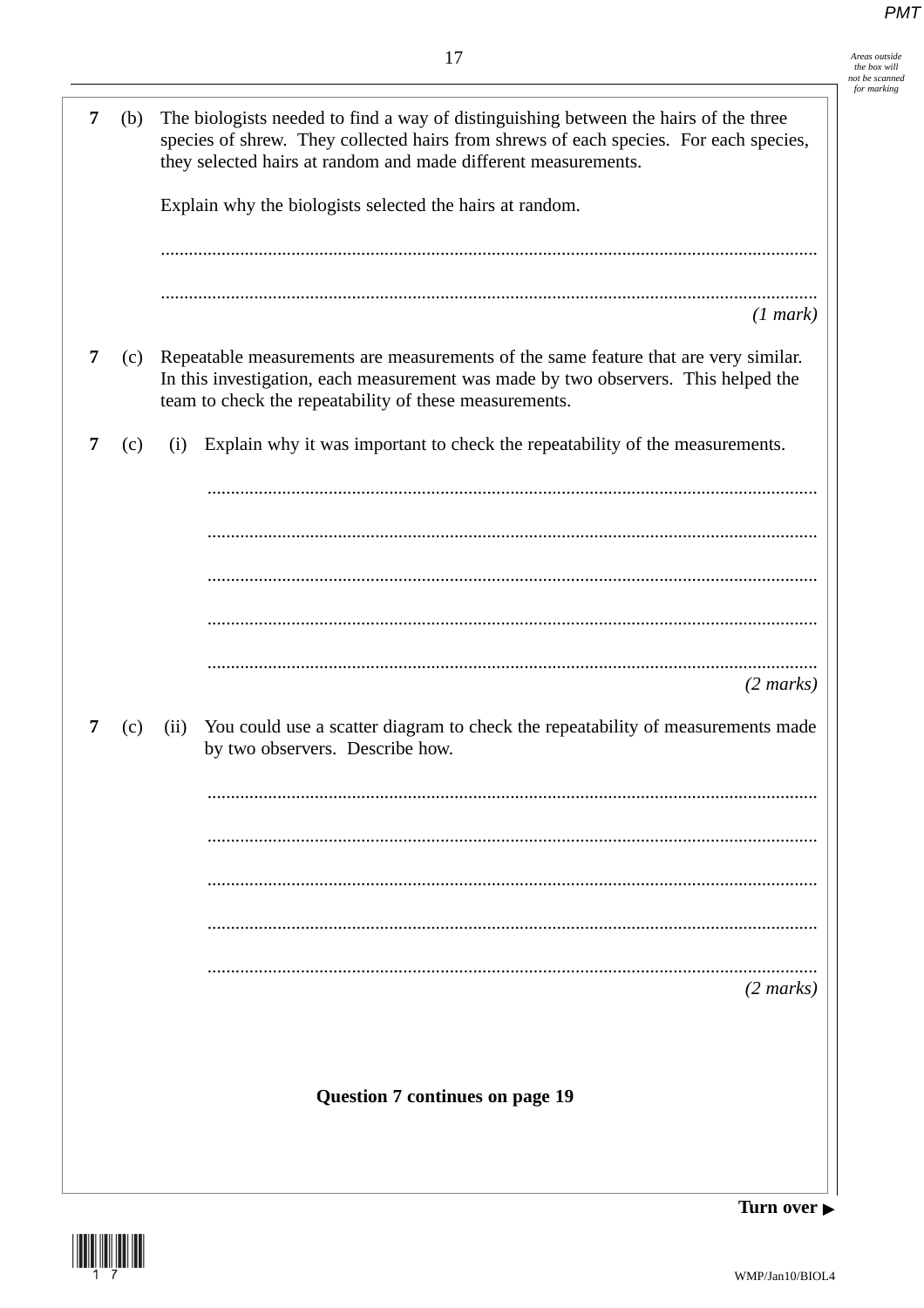



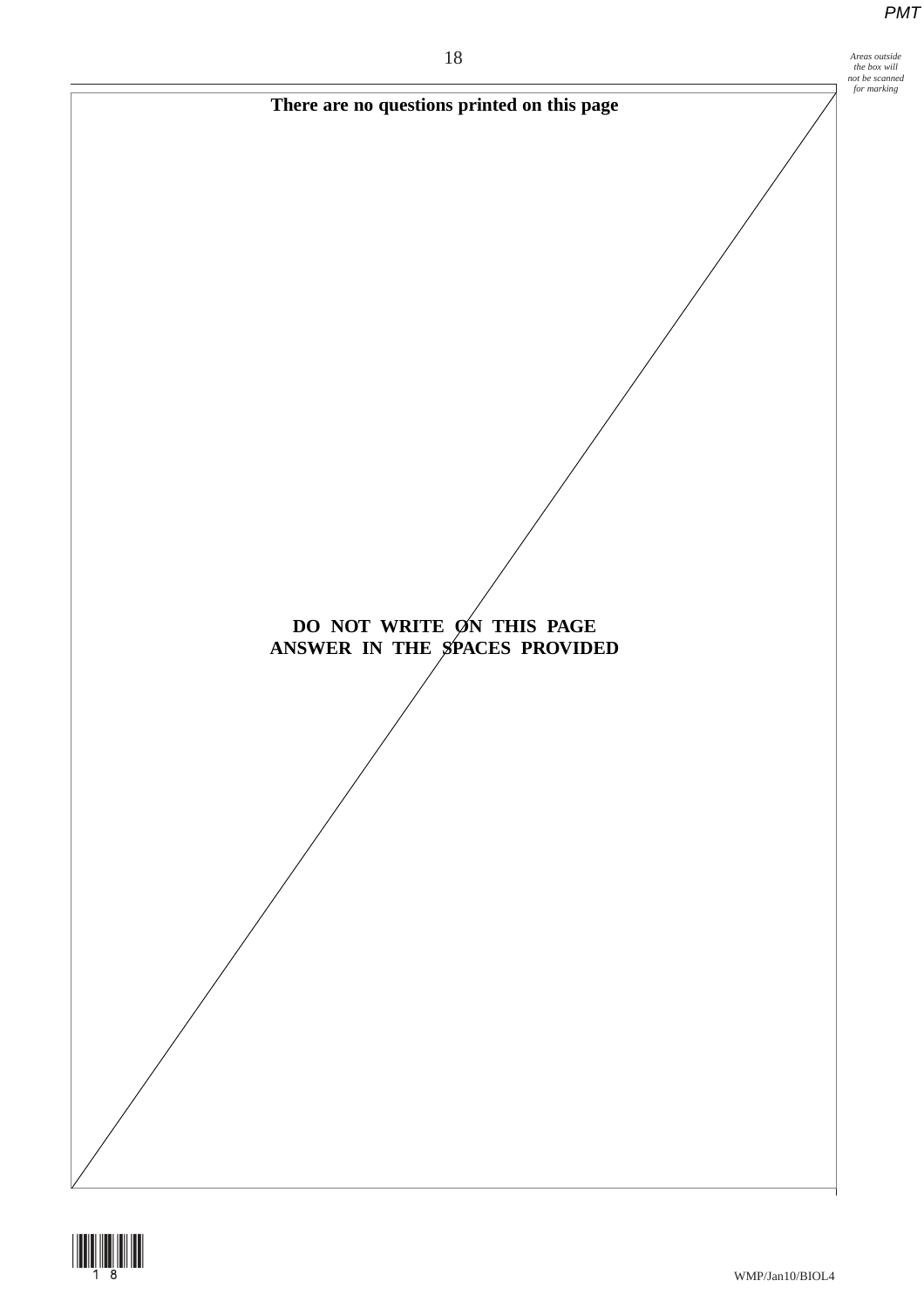*the box will not be scanned for marking*

**7** (d) The biologists used hair tubes to find the abundance of shrews along the edges of some fields. They also used traps that caught shrews without harming them. They selected areas where all three species of shrew were present. They put sets of hair tubes at 5 m intervals along the edges of the fields. They inspected the tubes one week later and recorded the number of sets of tubes that contained shrew hairs. They called this the hair tube index. • At each site where they used hair tubes, they set traps immediately after using the hair tubes. They recorded the number of different shrews caught in these traps. **7** (d) (i) The research team found the hair tube index. Explain why they could not use the hair tubes to find the total number of shrews present. ................................................................................................................................... ................................................................................................................................... ................................................................................................................................... *(1 mark)* **7** (d) (ii) The research team set the traps immediately after using the hair tubes. Explain why setting the traps immediately after using the hair tubes would make comparisons between the two methods more reliable. ................................................................................................................................... ................................................................................................................................... ................................................................................................................................... ................................................................................................................................... ................................................................................................................................... *(2 marks)* **Question 7 continues on the next page**

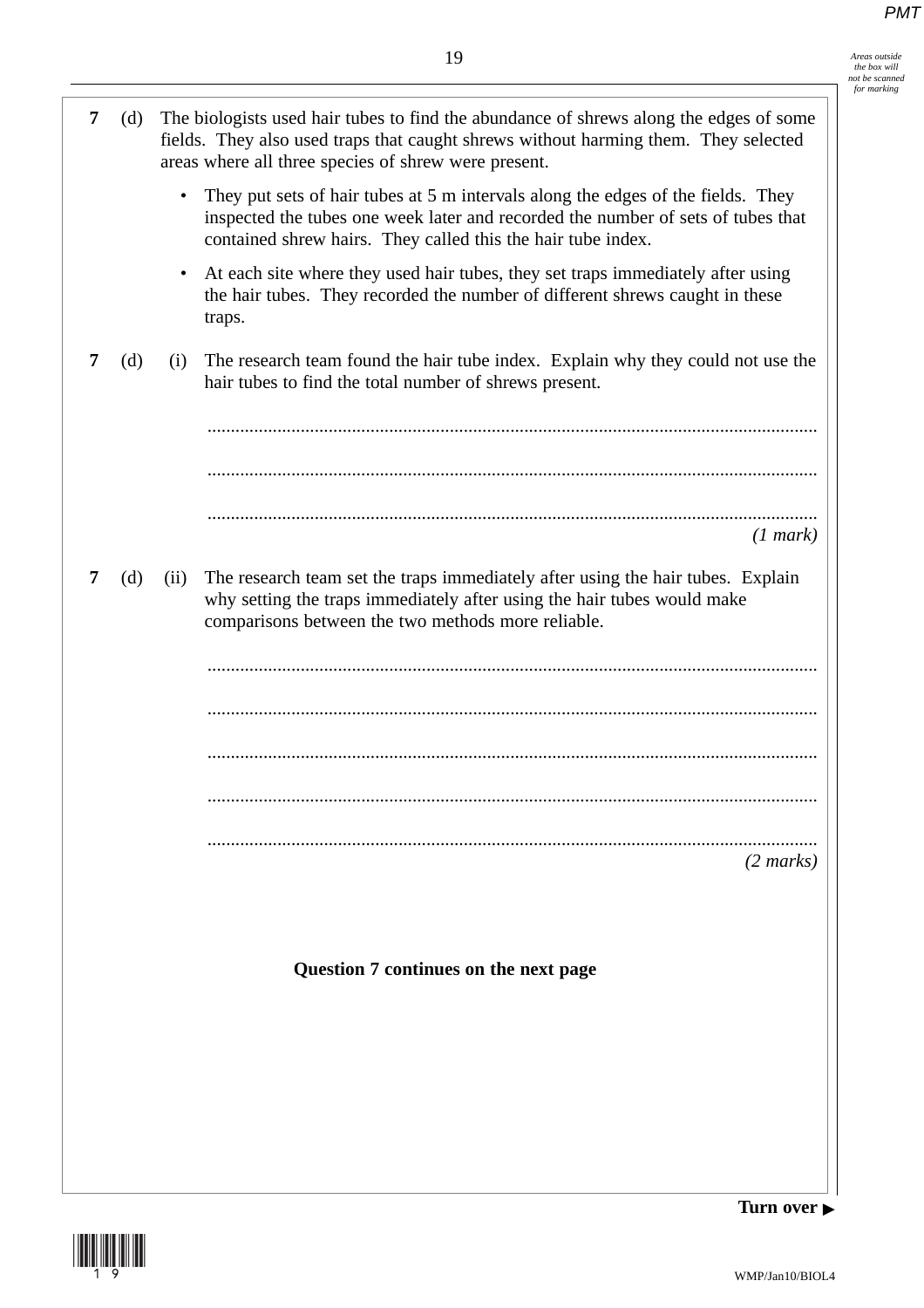

20 *Areas outside the box will not be scanned for marking*



(20)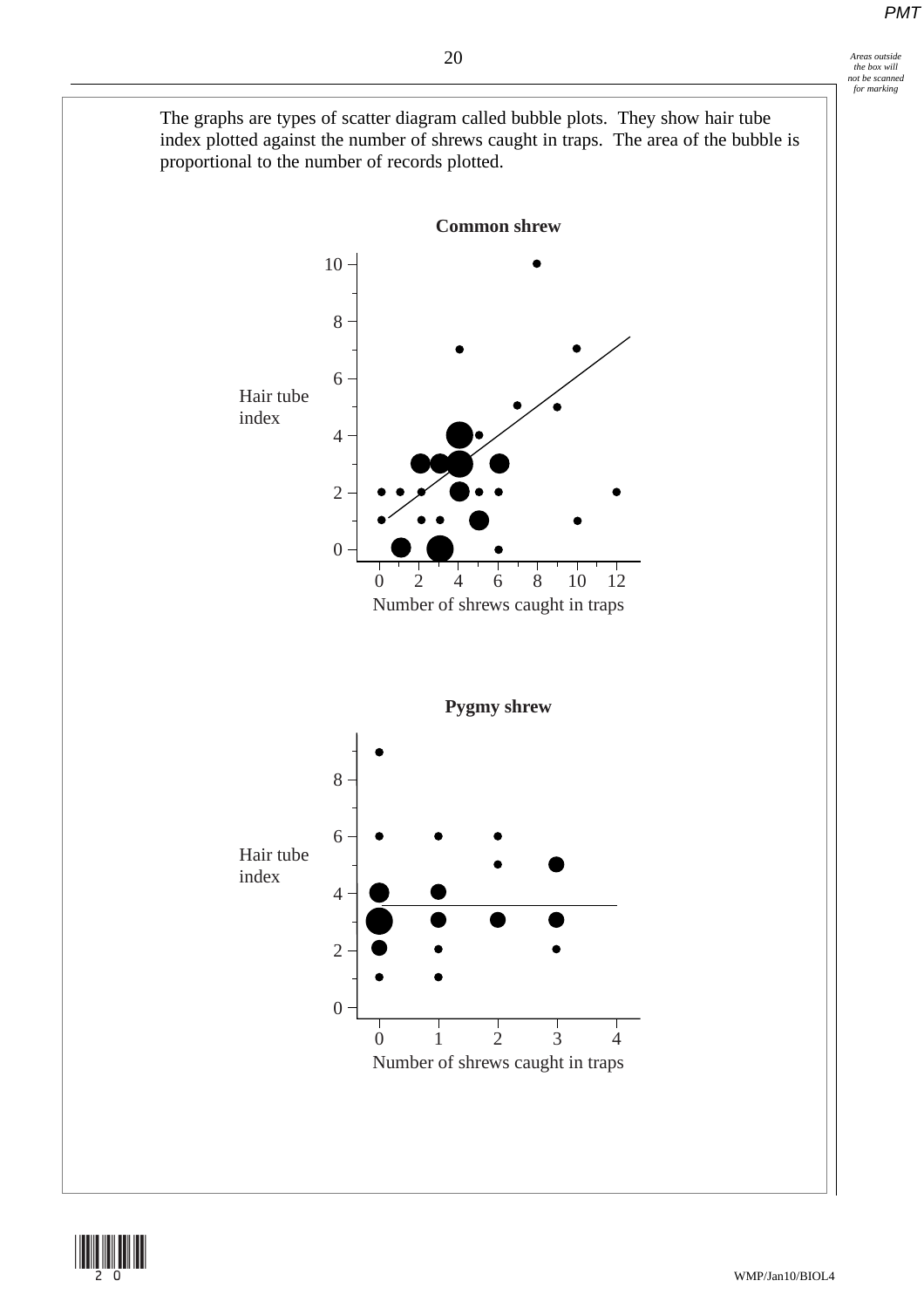|   |     |      | 21                                                                                                                                                                       | Areas outside<br>the box will<br>not be scanned |
|---|-----|------|--------------------------------------------------------------------------------------------------------------------------------------------------------------------------|-------------------------------------------------|
| 7 | (e) |      | Explain why a statistical test was necessary in analysing the results for the common<br>shrew. Use the terms chance and probability in your answer.                      | for marking                                     |
|   |     |      |                                                                                                                                                                          |                                                 |
|   |     |      |                                                                                                                                                                          |                                                 |
|   |     |      | $(2 \text{ marks})$                                                                                                                                                      |                                                 |
| 7 | (f) | (i)  | The biologists concluded that hair tubes were a reliable way of measuring the<br>abundance of common shrews. Give evidence from the graph to support this<br>conclusion. |                                                 |
|   |     |      | (1 mark)                                                                                                                                                                 |                                                 |
| 7 | (f) | (ii) | Use information in this question to evaluate the use of hair tubes as a way of<br>measuring the abundance of pygmy shrews.                                               |                                                 |
|   |     |      |                                                                                                                                                                          |                                                 |
|   |     |      |                                                                                                                                                                          |                                                 |
|   |     |      | $(2 \text{ marks})$                                                                                                                                                      |                                                 |
|   |     |      |                                                                                                                                                                          | 15                                              |
|   |     |      |                                                                                                                                                                          |                                                 |
|   |     |      |                                                                                                                                                                          |                                                 |

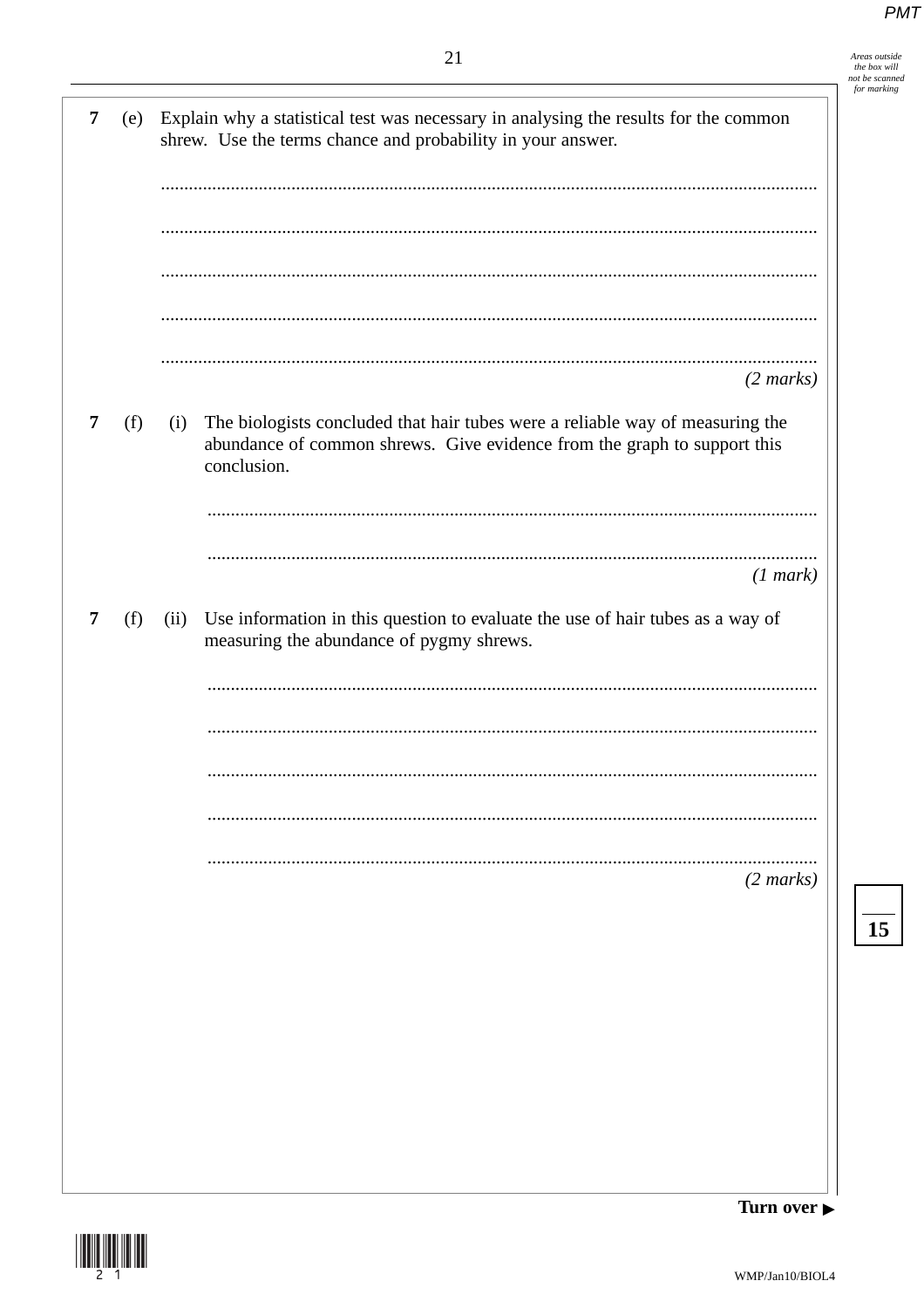| Areas outside  |
|----------------|
| the box will   |
| not be scanned |
| for marking    |

| $\bf{8}$<br>(a) | In the light-dependent reaction of photosynthesis, light energy generates ATP.<br>Describe how. |
|-----------------|-------------------------------------------------------------------------------------------------|
|                 |                                                                                                 |
|                 |                                                                                                 |
|                 |                                                                                                 |
|                 |                                                                                                 |
|                 |                                                                                                 |
|                 |                                                                                                 |
|                 |                                                                                                 |
|                 |                                                                                                 |
|                 | $(5 \text{ marks})$                                                                             |
|                 |                                                                                                 |
|                 |                                                                                                 |
|                 |                                                                                                 |
|                 |                                                                                                 |
|                 |                                                                                                 |
|                 |                                                                                                 |
|                 |                                                                                                 |
|                 |                                                                                                 |
|                 |                                                                                                 |
|                 |                                                                                                 |

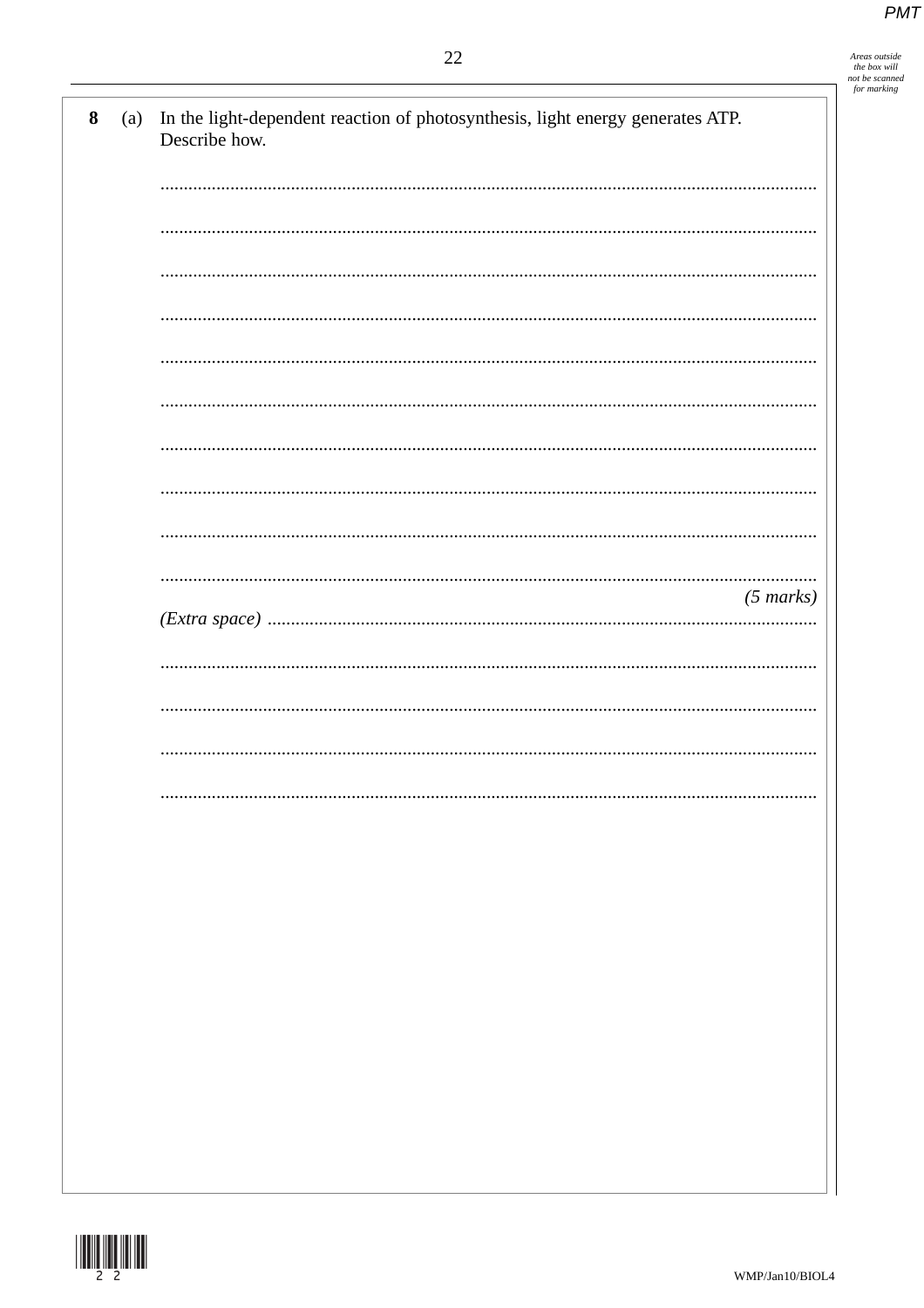| Areas outside  |
|----------------|
| the box will   |
| not be scanned |
| for marking    |
|                |
|                |

| $\boldsymbol{8}$ | (b) | Energy is transferred through an ecosystem.<br>Describe how and explain why the efficiency of energy transfer is different at different<br>stages in the transfer. |
|------------------|-----|--------------------------------------------------------------------------------------------------------------------------------------------------------------------|
|                  |     |                                                                                                                                                                    |
|                  |     |                                                                                                                                                                    |
|                  |     |                                                                                                                                                                    |
|                  |     |                                                                                                                                                                    |
|                  |     |                                                                                                                                                                    |
|                  |     |                                                                                                                                                                    |
|                  |     |                                                                                                                                                                    |
|                  |     |                                                                                                                                                                    |
|                  |     |                                                                                                                                                                    |
|                  |     |                                                                                                                                                                    |
|                  |     |                                                                                                                                                                    |
|                  |     | $(6 \text{ marks})$                                                                                                                                                |
|                  |     |                                                                                                                                                                    |
|                  |     |                                                                                                                                                                    |
|                  |     |                                                                                                                                                                    |
|                  |     |                                                                                                                                                                    |
|                  |     |                                                                                                                                                                    |
|                  |     |                                                                                                                                                                    |
|                  |     |                                                                                                                                                                    |
|                  |     | Question 8 continues on the next page                                                                                                                              |
|                  |     |                                                                                                                                                                    |
|                  |     | m                                                                                                                                                                  |



Turn over  $\blacktriangleright$